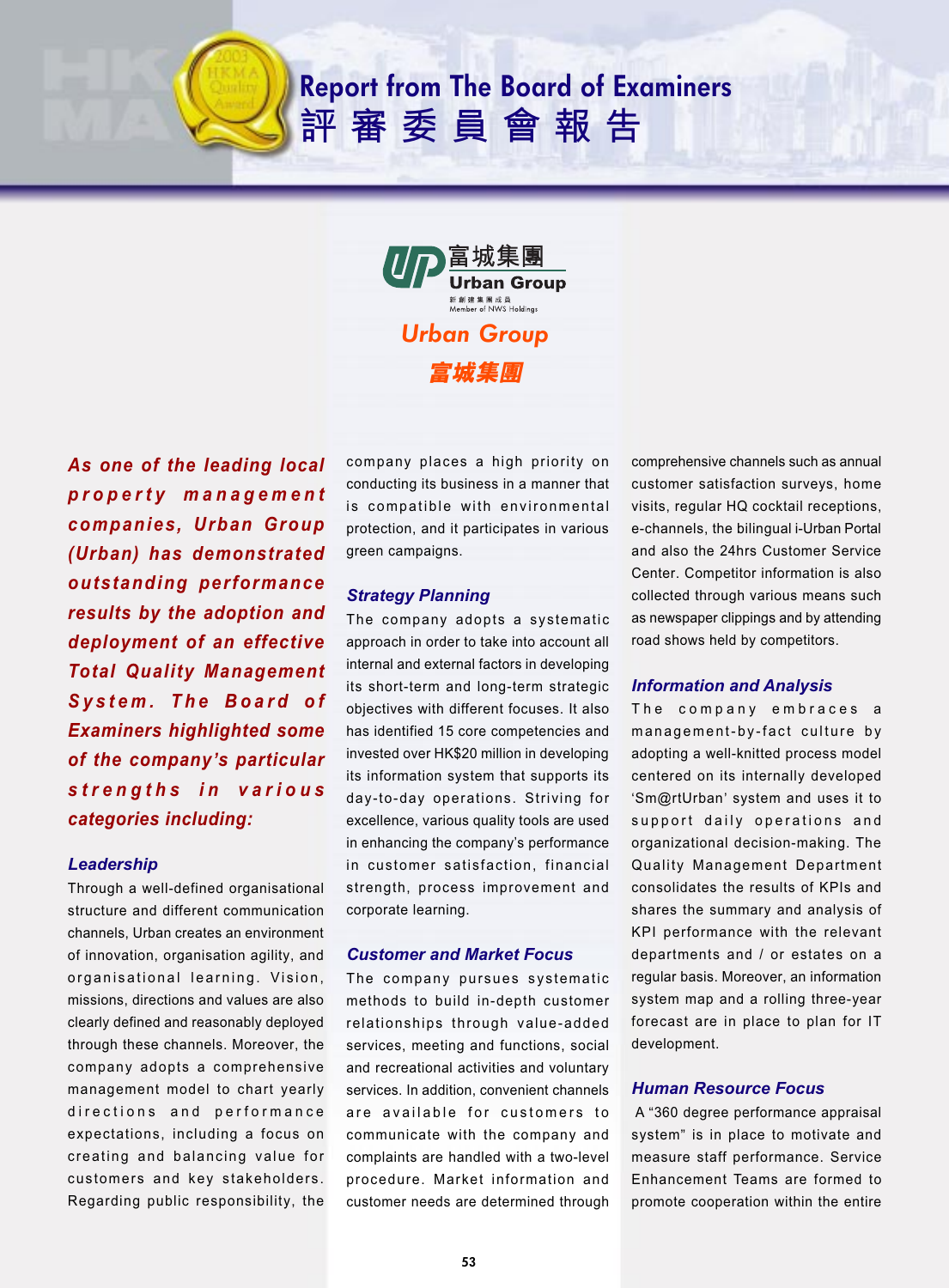# **Report from The Board of Examiners** 評審委員會報告

company. A training needs analysis is conducted every year with inputs from various sources, which includes the results of 360 degree performance appraisal, company's goals and business plan, and considerations of external requirements. Results are then used as input for formulating the training and development plan of the following year. Apart from classroom training, other media are also used to deliver training, such as the 'Urban Learning Center', which is an interactive web-based training platform incorporating professional expertise with skills specific to the company's service goals. To foster employee welfare and satisfaction, URBAN supports employee through clear policies on benefits such as

awards, different activity celebrations and sponsoring membership fees and study allowances. Different channels have been established to listen to employees, such as the employee opinion survey and exit interview.

#### *Process Management*

Urban incorporates changing customer requirements in service design by actively doing site inspection and research on customers' incomeexpenditure records. Total Quality Enhancement Conferences are held with contractors on a monthly basis to ensure key contractors provide appropriate service standard. In addition, Urban employs Business Process Reengineering initiatives to drive down cost.

## *Business Results*

Urban has shown profitable growth in all aspects regarding turnover, net profit and ROI over the past three years despite the economic downturn and increasing competition. Moreover, the company has retained 100 per cent of its contracts in the previous three years, which is a strong evidence of customer satisfaction. Employee satisfaction levels improved from 2000's 90 per cent to 2002's nearly 94 per cent and the number of professional membership and internal promotion have also increased. Moreover, the overall operation efficiency results have shown positive improvement for the past few years.

富城集團(「富城」)為香港知名 的物業管理公司,透過採納和推 行一套有效的全面品質管理系 統,成功錄得卓越的業績表現。 評審委員會現將其於不同範疇的 優勢總結如下:

#### 領導才能

富城設有清晰的公司架構和不同的溝通 渠道,成功營造出創新、靈活、崇尚學 習的企業環境。富城並且擅於運用本身 的溝通渠道,清楚界定並推行公司的遠 景、宗旨、方向和價值。此外,富城亦 採納了一套全面的管理模式,以制訂每 年的發展方向和表現期望,當中更包括 如何提升和平衡客戶和股東的利益。至 於社區責任方面,富城非常重視旗下業 務與環保的配合,並且積極參與多項環 保計劃。

#### 策略性規劃

富城制訂短期和長期戰略目標及焦點

時,採納了有系統的方針,全盤考慮所 有內在和外在因素。富城確立了十五項 核心優勢,並投資超過二千萬港元發展 資訊系統,支援公司的日常運作。為精 益求精,富城更採用多項優質工具,致 力加強公司於客戶滿意度、財務實力、 程序改進和企業學習方面的表現。

#### 顧客及市場焦點

富城推行有系統的方法,透過提供增值 服務、安排會議和聚會、舉辦社交和康 樂活動,以及義工服務計劃,與客戶建